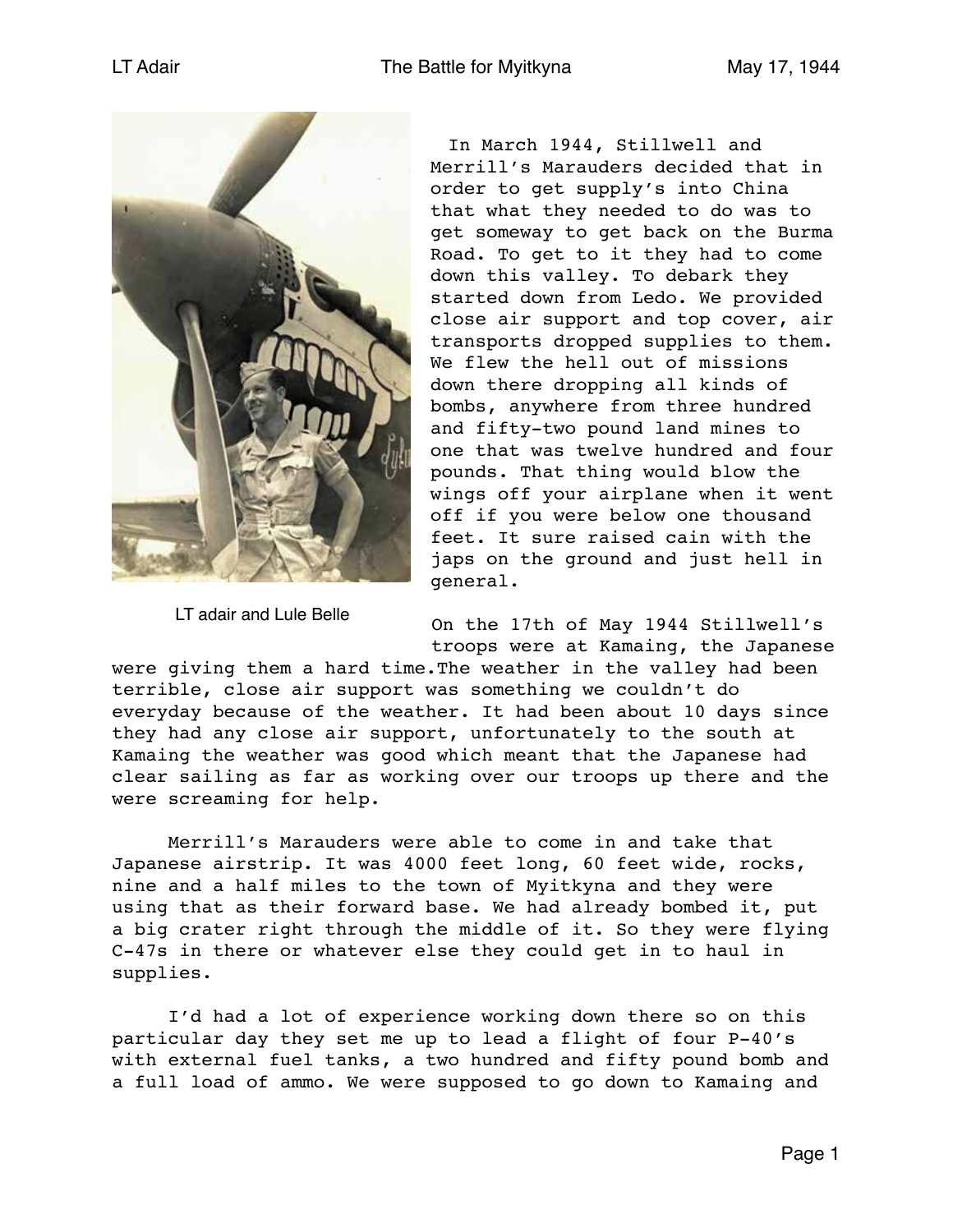dive bomb and strafe a particular spot that we had gotten from intelligence. It was where the Japanese were located.

We finally got a day where we thought it was good enough that we could go in there and do a little close air support. We had gotten our N5's by that time and it had 3 points on there. We could carry more ordinance or more fuel or any combination. What we were doing was going down and bombing and strafing the target, carrying a 75 gallon fuel tank so we could loiter over the area for a while and keep the Japs heads down, and then we could go home.

To take advantage of the element of surprise and since I knew the area so well, I decided to put my other three guys in trail behind me, with enough interval, so that we could go in and make our attack and pull up before the next guy was shooting on our tail. We came in from the north, I went down and bombed and strafed and pulled up and looked up and



Lulu Belle armed and ready

there were fifteen zeros. They were sitting up there and had already seen us, they were making a big swoop down on our flight.

I called my guys and said Bandits at 11 o'clock, drop your bombs and your fuel and make sure your switches are armed because we're in for a fight. You are going to have to do the best you can and I'll do the best I can to help you. We were in the middle of a big open area, about fifteen miles of open sky. There were clouds up above this open area and there were clouds below with mountains sticking up through them.

I could see that had already spotted us. I think they already knew we were there. The Japanese had a pretty good intelligence system and they knew where we were. There were actually three flights of four zeros, which was twelve, and one flight of three zeros, which was a total of fifteen.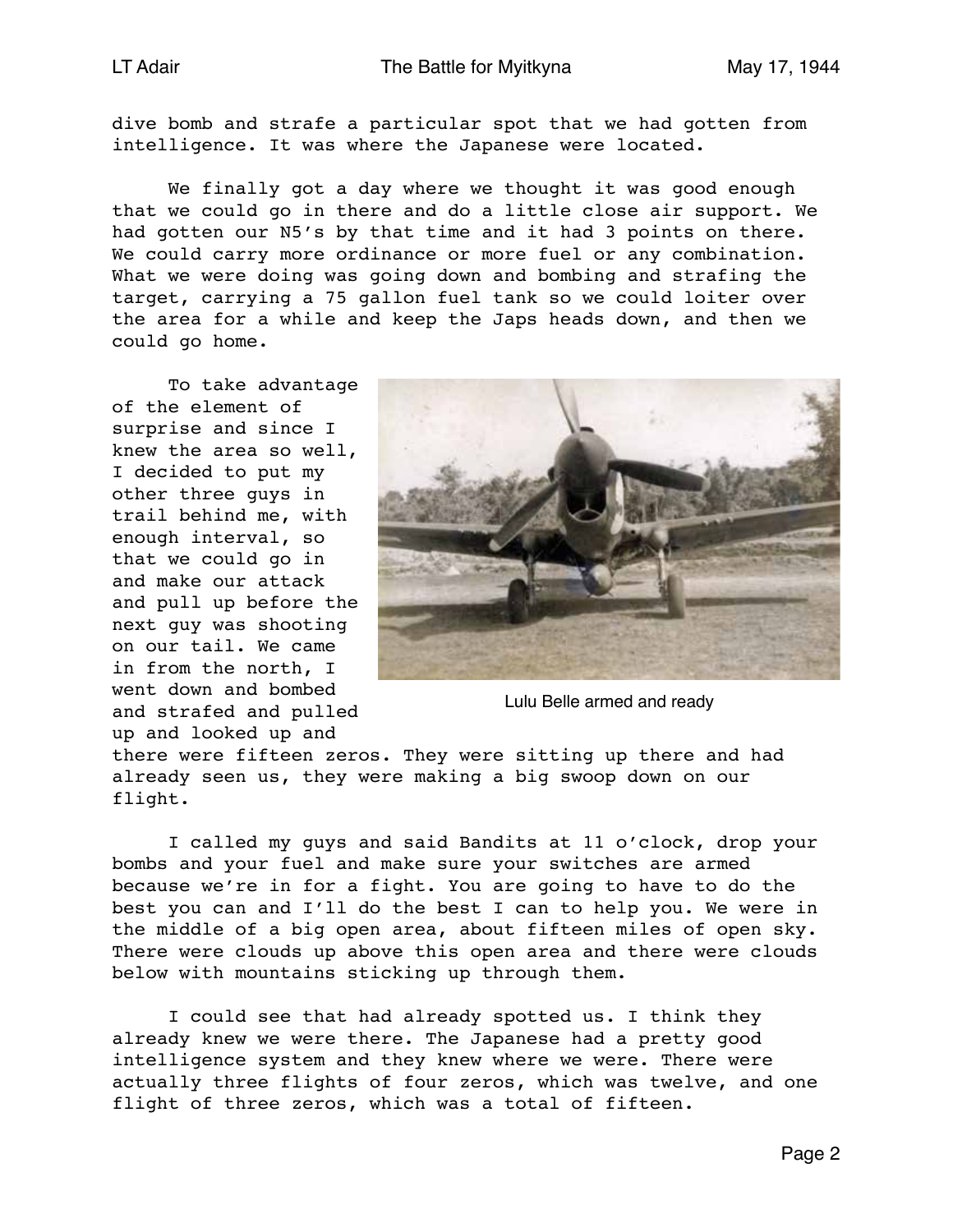The first flight of four had latched onto my wingman, Tom O'Connor "Little Okie", and they were coming down as a flight of four to attack him. I called him and said, Little Okie, your about to get hit you better make sure you get your tank and your bombs off and turn right to fly into the clouds to get away from the zeros.

On this first pass this black zero got on Little Okie. I told him to head into the clouds, which he was doing. I couldn't get in there to cut the zero off. This zero was firing on him like crazy when they disappeared into the clouds. I went after them and I tried to shoot the zeros off his tail but there wasn't enough room to do it. I could see him going into the clouds with the zeros in behind shooting at him. I followed them in and they broke off just before they got to the clouds. I went in behind Okie and came back out the other side. I didn't see him again for a long time.

When I came back out the other side, I couldn't see any P-40s but there were zeros out there circling in the middle of this big open area. I looked to see what I could find and there were four zeros across the other side of the open space. They saw me at about the same time I saw them, so here they came. Running wasn't a very good option so I just turned into them. I waited until they got close enough to be in range to fire on them, but they all broke off before I got to them. I didn't get a shot at them



Lullu Belle's gun sight

Back into the clouds.

I came back out again and there was another flight of four zeros, I don't know if it was the same ones or not but it was pretty much the same situation. They turned into me and I turned into them and I didn't see any P40's anywhere. The number one, the number two and the number three zero all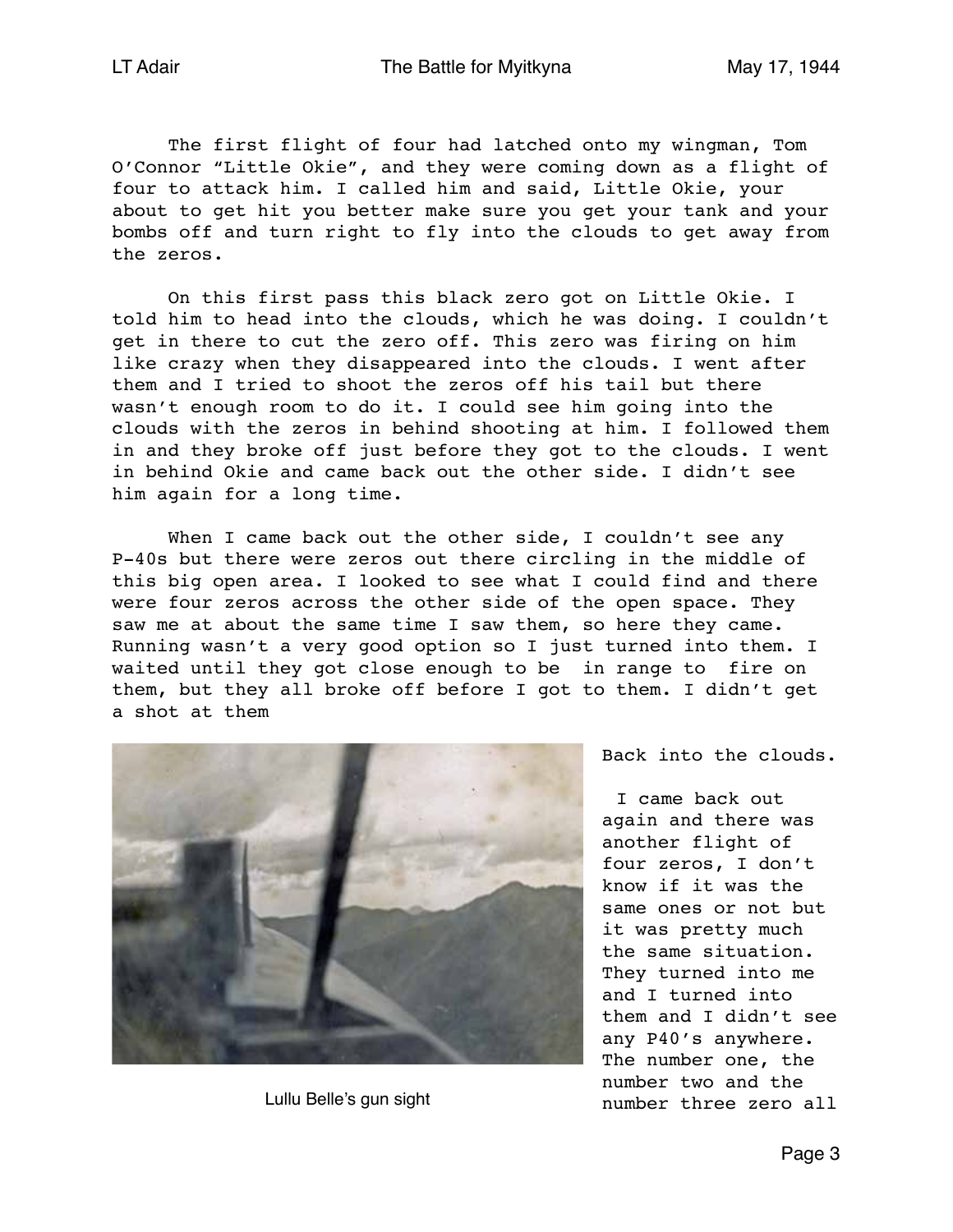turned to the left. The fourth one wasn't that smart, he kept coming at me, as soon as he got within range of me, I squeezed the trigger. I guess all six 50 cals hit him on the right wing, it looked like that airplane just disintegrated, I must have hit him dead center because the air plane just blew apart.

Into the clouds again, and back out. This is what I was doing most of the time, getting out of the clouds. I came out again and another flight came up from the south and I tried to get a shot at them. I didn't have any luck, I was making a turn and as I rolled over upside down trying to dive down and pick up a little speed I saw this beautiful zero there. He was going in the opposite direction from me and he was too far away. That zero was painted bright green on top, shiny as could be, had what looked like the rising sun painted on it. The red ball was up on the cowling and then the sun's rays came out across the wings, that airplane was well, it was a thing of beauty. Just like that it was gone and I never saw him again, that I know of. I was distracted for a split second by it, because just as I turned over I could see some more airplanes down there. There was another one going the same direction down lower than me. I had some altitude advantage, I turned and swung in behind him him and got a good deflection at him and shot him down. I saw him roll over and just go in the ground. I knew that was two I had shot down and I had shot at several others

After that I couldn't see any P40's around and there weren't all that many zeros around that I could see. I'm sure there must have been plenty. Eventually I wound up circling there to see if any more P40's were going to show up and they didn't. Finally I wound up with four zeros on my tail. I'm in this same kind of maneuver I was talking



LT Adair and Lulu Belle

about earlier, trying to keep them from hitting me, they were all shooting at me. The airplanes they had were faster than ours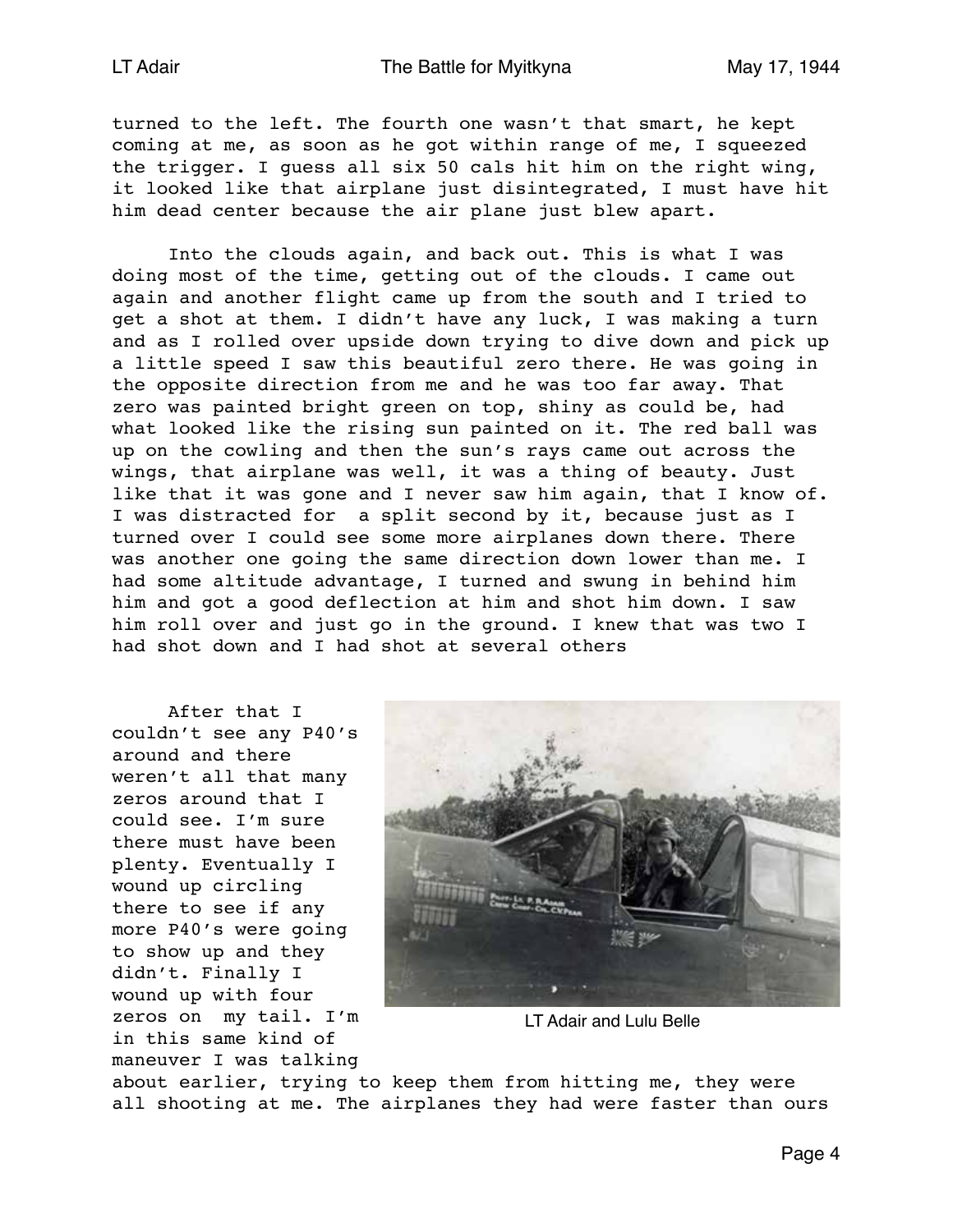and more maneuverable so they could out turn us and outrun us on the straight and level. If there's room enough, we can dive away from them, but we didn't have a lot of room. The upper cloud layer was only five thousand feet above the ground.

So, I see some zeros heading towards me, by this time the flights had pretty well broken up and they were more or less flying individually. I could see an airplane that had spotted me and headed towards me, I headed towards him he kept coming and coming, when he got pretty big in my sights I figured he's well within range now. I squeezed the trigger and I was shooting at him, he was shooting at me. I couldn't see the bullets but I could hear tracers going by, you could hear those things, when they get real close to the wing they go "ping" "ping" "ping". That's when I realized those were bullets going by and that's a super sonic shock wave hitting the wing making that noise. All of a sudden the canopy just got so big in my gunsight that I knew he was real close and he went right over the top of my airplane and when he did he was close enough I could both hear and feel this whomp as he went by.



Lulu Belle II

I finally found some clouds down at a low level with some big rocks sticking up through them so I flew into them. When I came back out none of the zeros were on me. I circled a bit more and tried calling my flight. No answers, so I headed home. Here I am by

myself, never lost an airplane before and here I think I lost my whole flight.

So, I head home I get about twenty five miles and I see an N1 and it's circling and I didn't know what it was because zeros and P-40s at certain angles look quite a bit alike. It might be a zero. I get up there and it's my wingman, Little Okie, he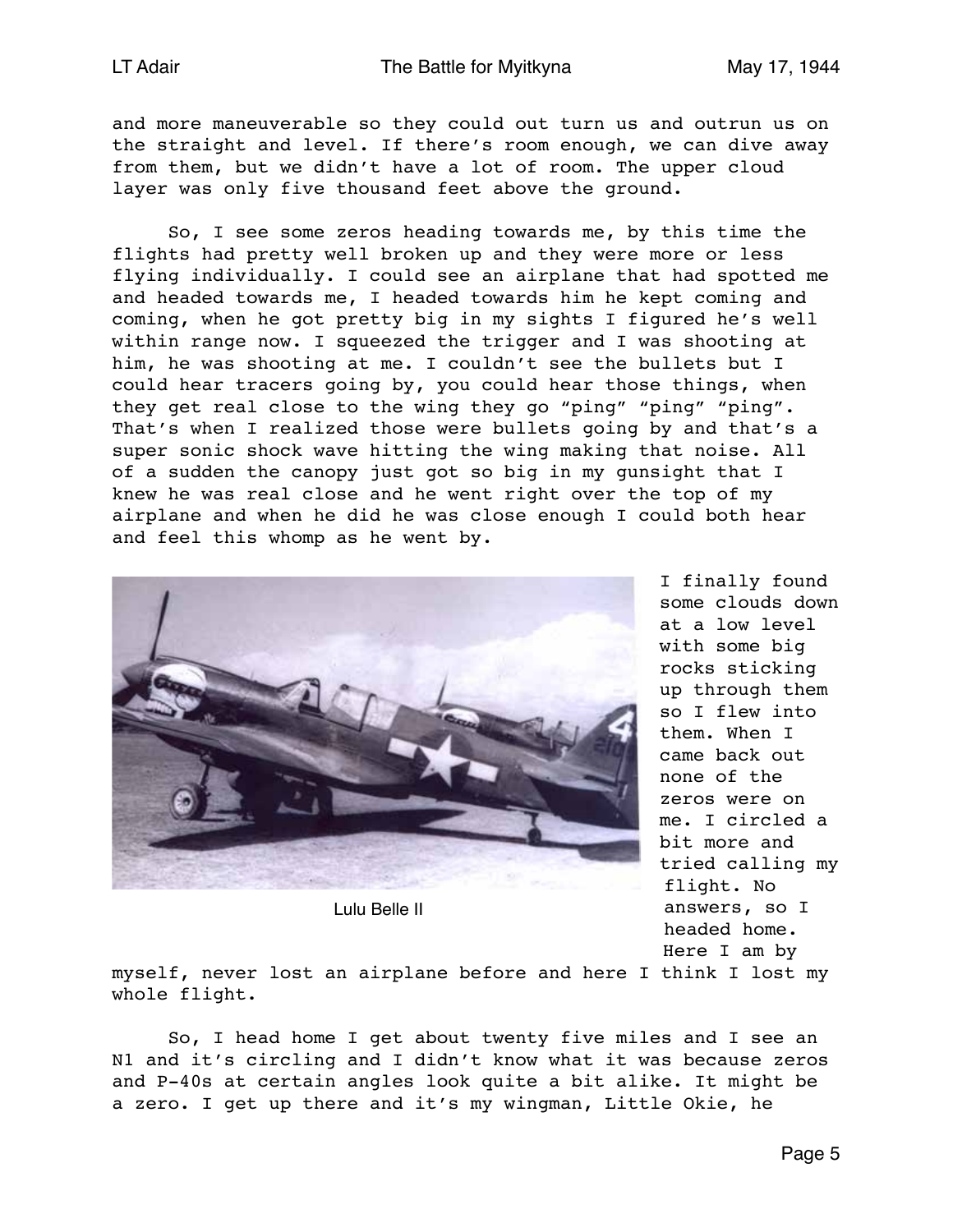still had his belly talk on. I pulled up along side of him and his airplane was a horrible mess. He had a 20mm canon hit that struck right below the left side of his canopy and it blew the radio mast away. I looked at that airplane and it had bullet holes in it from every direction you could think of. Obviously, Little Okie was hurt he'd been hit by that 20mm on the first pass. All he could do was signal, he couldn't really tell me anything, so give him a thumbs up as best I can so we can head home.

We get about another thirty or forty miles and I hear someone calling on the radio. Sadly and very faintly " Bamboo leader, this is Bamboo three do you read me?". That's Tom Rogers, my element leader " Bamboo leader, this is Bamboo three, I'm up at Sadiya" " I've been hit and I don't know what kind of shape I'm in" " Do you suppose you could come up and take a look at me?"

I hated to take O'Connor up out of the way but I didn't have any options. I went up and found him, his airplane was pretty much in the same shape as Little Okie's but it didn't have any hits on the canopy. All three tires were flat, Tail wheel both main wheels and the airplane looked like a sieve.

I said to Tom, " We're going to go home" I don't think Little Okie has an instrument indicator so I want him to fly my wing and I'm going to fly him right down to the ground then



Lulu Belle Ready for the next flight

I'm going to come around. Since your tires are flat, you land behind him and I'll get down whatever way I can. That's what we did and that's how they both got on the ground.